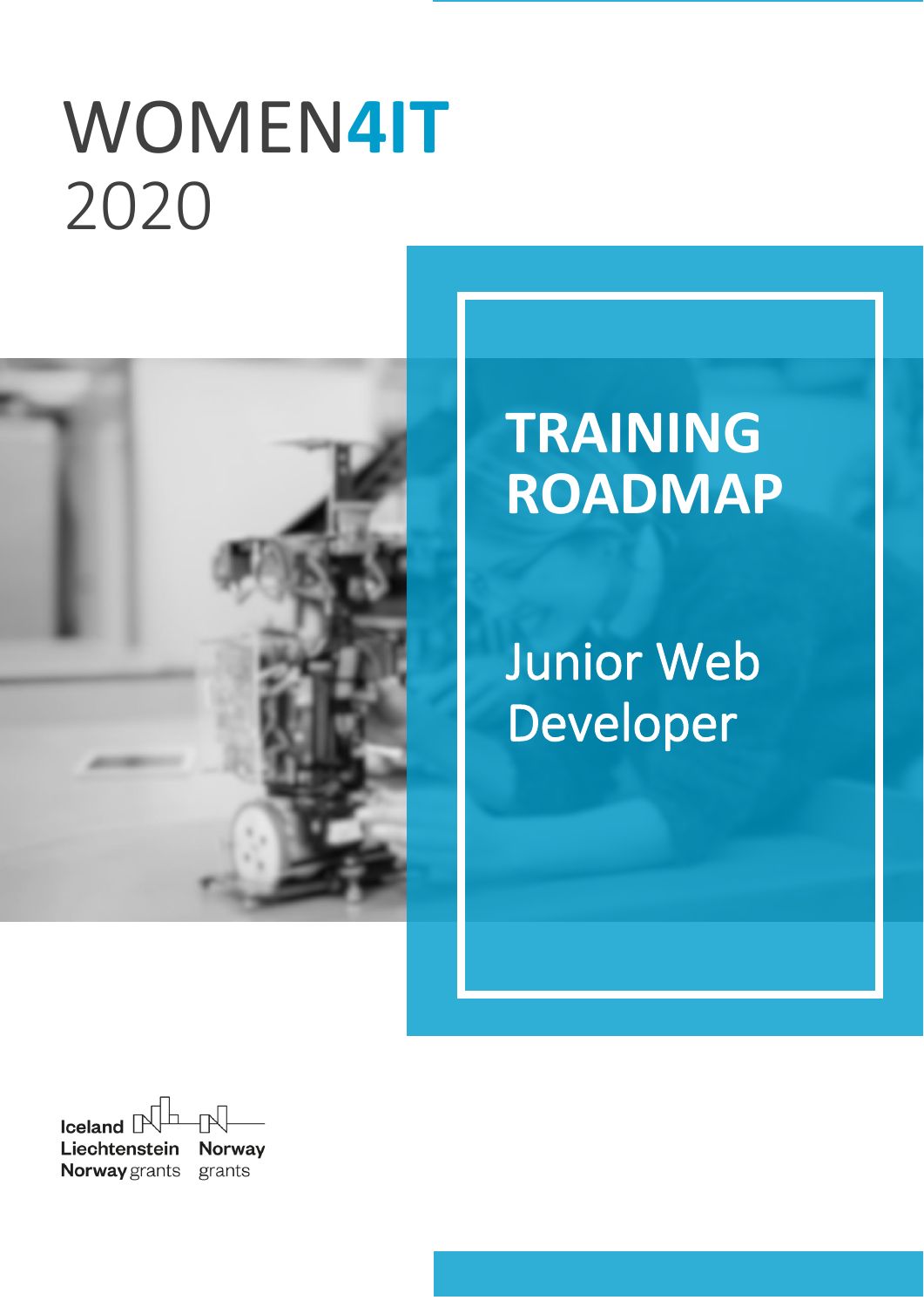**Iceland** Liechtenstein **Norway** grants

About This Training Path

### **Total Hours**

160

## **Training Objectives**

The purpose of this training path is to give you the opportunity to learn and practice the professional skills required to be a junior web developer. Web developers are a fundamental part of any tech team. Junior web developers bring to life the mock-ups created by UX designers. They translate these graphic recommendations into web pages by writing HTML, CSS, and JavaScript code. They are often in charge of integrating text, image, animation, video, and sound content on the web; optimising the performance and compliance of web pages; and establishing communication between the interface and server with JavaScript.

## **Upon successful completion of the training you will be able to:**

- Integrate a web page from a graphical mock-up in HTML5, CSS3, and Sass.
- Implement a relevant navigation structure for a website.
- Create simple animations using CSS.
- Research, analyse, and implement current SEO best practices.
- Ensure web pages are compliant with accessibility standards.
- Make websites responsive to screen sizes and compatible with different browsers.
- Change elements of a website dynamically using the JavaScript programming language.

## **Success Criteria**

You are assessed continuously throughout the training, earning badges for every module you successfully complete. You must achieve all badges to successfully complete the training. A minimum attendance rate of 75% is required.

## **Accreditation**

You may qualify, in full or in part, for credits towards future training courses or certification by an awarding body. Your mentor will explain these options to you before you begin.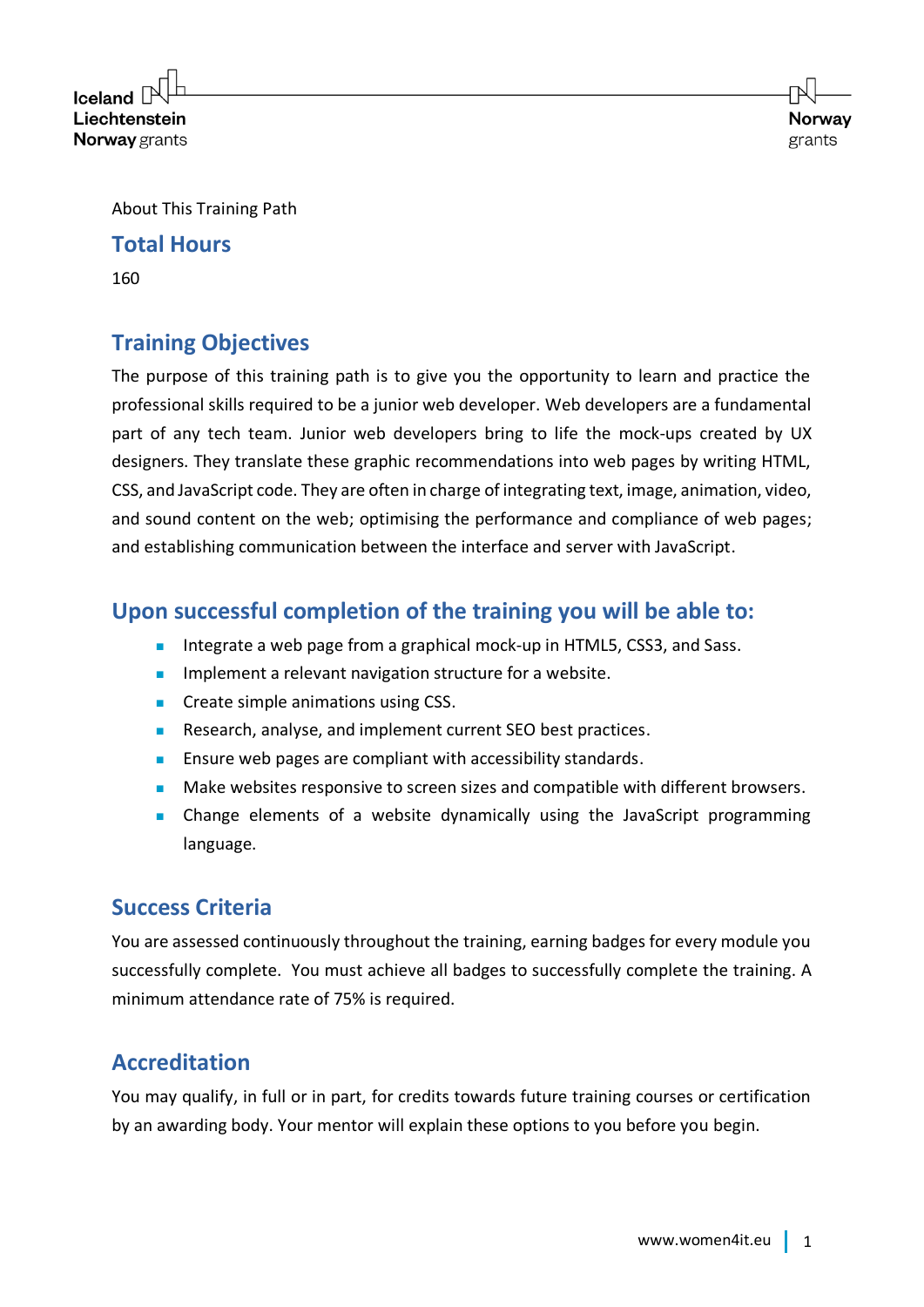

## **Your Training Roadmap**

Your trainer may conduct a pre-assessment exercise with you to determine your knowledge of the subject and your comfort level with technology. This may be in the form of a short online test, a paper survey or informal interview, either 1 to 1 or in a group with your fellow learners. A digital skills introductory course may be recommended for you to help you progress through the training roadmap.

> **UNIT 1 A day in the life of a web developer.**

#### **Learning Objectives**

- Know how to plan the website.
- Be familiar with the latest trends in website design.
- Create the structure of the website.
- Make the page the same as in the design file.
- Use a 'Grid system'.
- Learn to write faster and more convenient with 'Sass'

#### **UNIT 2**

**Build the website to inspire!**

#### **Learning Objectives**

- Understand basic programming principles.
- Be able to use JavaScript in website projects.
- Be able to use the JavaScript library "jQuery".
- Use SEO techniques.
- Know how to optimise a website.